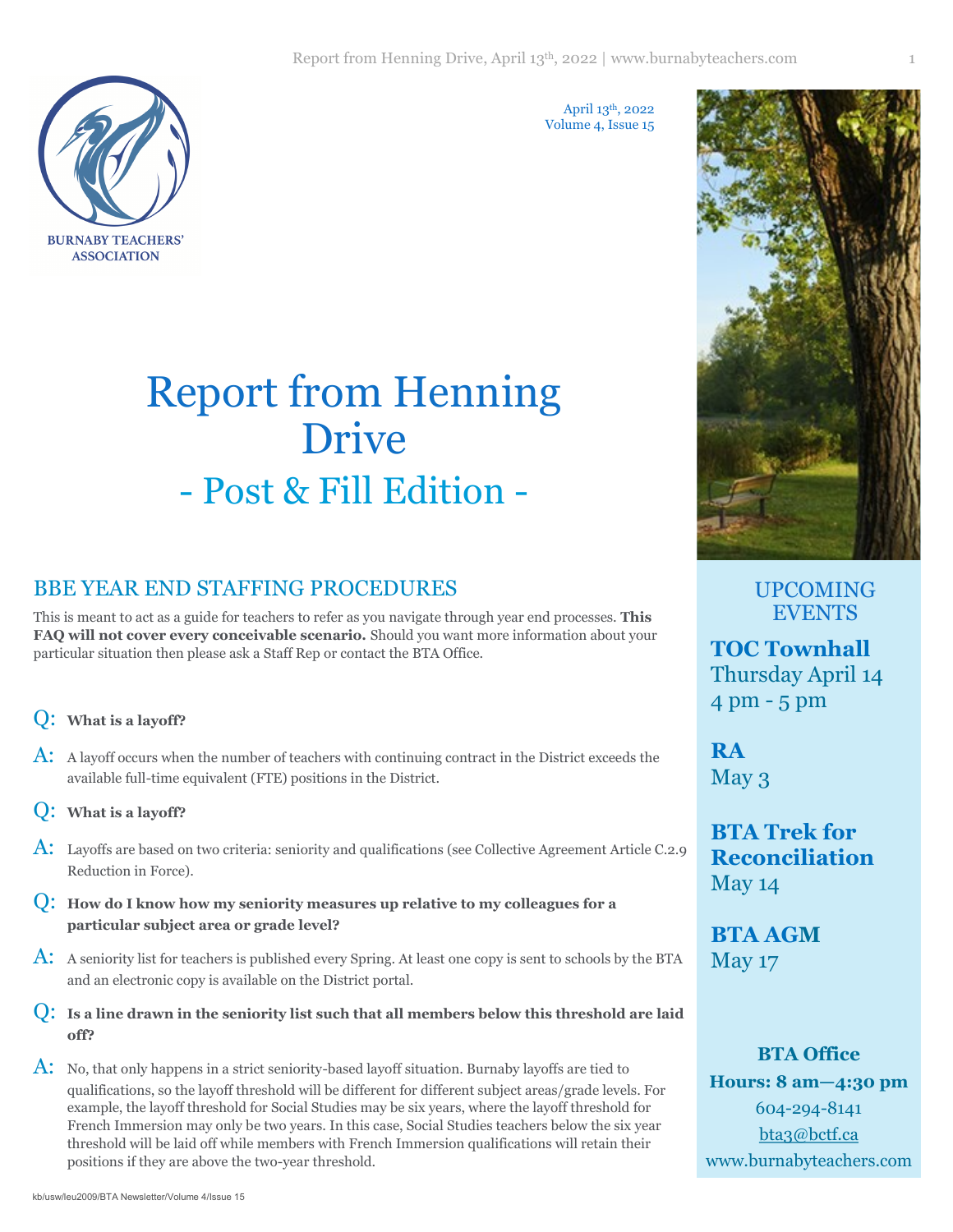

# BTA CONTACTS **Daniel Tétrault** President lp41@bctf.ca

## **Shanee Prasad** First Vice-President lx41vp@bctf.ca

**Holly Lloyd** Second Vice-President lx41vp2@bctf.ca

> **Ceri Brophy** Pro-D Chair bta3@bctf.ca

### **BTA Office** 604-294-8141 bta3@bctf.ca [burnabyteachers.com](http://www.burnabyteachers.com)

#### Q: **How are layoffs in the District determined?**

 $\overline{A}$ : Enrollment projections are collected for the next school year. The District then reviews the number of teachers requesting leaves and planning to retire. This needs to be compared with the number of continuing contract teachers returning from leaves (who are entitled to positions). The difference between the number of teachers with an entitlement to a position and the actual number of positions available (along with considerations of qualifications) constitutes the number of FTE layoffs.

#### Q: **What does "teachers with entitlement" mean?**

 $\overline{A}$ : These are teachers who are owed a position in the District due to their seniority and qualifications. In other words, a teacher with entitlement is one who has continuing contract status and possesses enough seniority, within their area of qualification, to be protected from layoff.

#### Q: **How does one obtain continuing contract status?**

- $\overline{A}$ : There are two ways in which a teacher can convert to continuing contract status. A teacher converts to continuing contract status either by:
	- a) Being appointed to a 1.0 FTE position that begins prior to September 20 and runs to the end of the school year; or
	- b) Completing two FTE years of temporary contract time within the previous four years (i.e. 20 months of FTE contract time within a 40 month window, excluding the summer months).

Note: *Teachers who will convert to continuing contract status by June 30 of this school year will receive a letter in late March or early April indicating their change of employment status from temporary to continuing.* 

#### Q: **Do layoffs only happen when there are budget cuts?**

 $\overline{A}$ : Budget cuts do not necessarily mean additional layoffs. Depending on the number of teachers returning from leave and their respective qualifications, teachers may be laid off in any given school year. For example, if the total number of FTE teaching staff remains constant and there are more continuing contract teachers returning from leaves than there are requesting leaves and/or retiring, then layoffs will be necessary. This being said, when budget cuts are made and class size increase or programs are cut, then fewer members are required to teach the students enrolled, this ultimately can increase the layoff numbers.

#### Q: **Are layoffs school-based or District based?**

- A: District-based.
- What does it mean when I receive a layoff notice?
- $\rm A:$  Teachers who receive a layoff letter are placed on a recall list. Teachers are recalled from the layoff list based on seniority and qualifications.

#### Q: **When should I apply for positions?**

- $\overline{A}$ : You can begin applying right away. Keep in mind, continuing teachers with entitlement are prioritized over laid off teachers for post and fill until July 1st.
- Q: **What happens if I am not recalled by September?**
- $\rm A:$  You are automatically placed on the TOC list. You still retain your recall rights and could be recalled anytime in the year.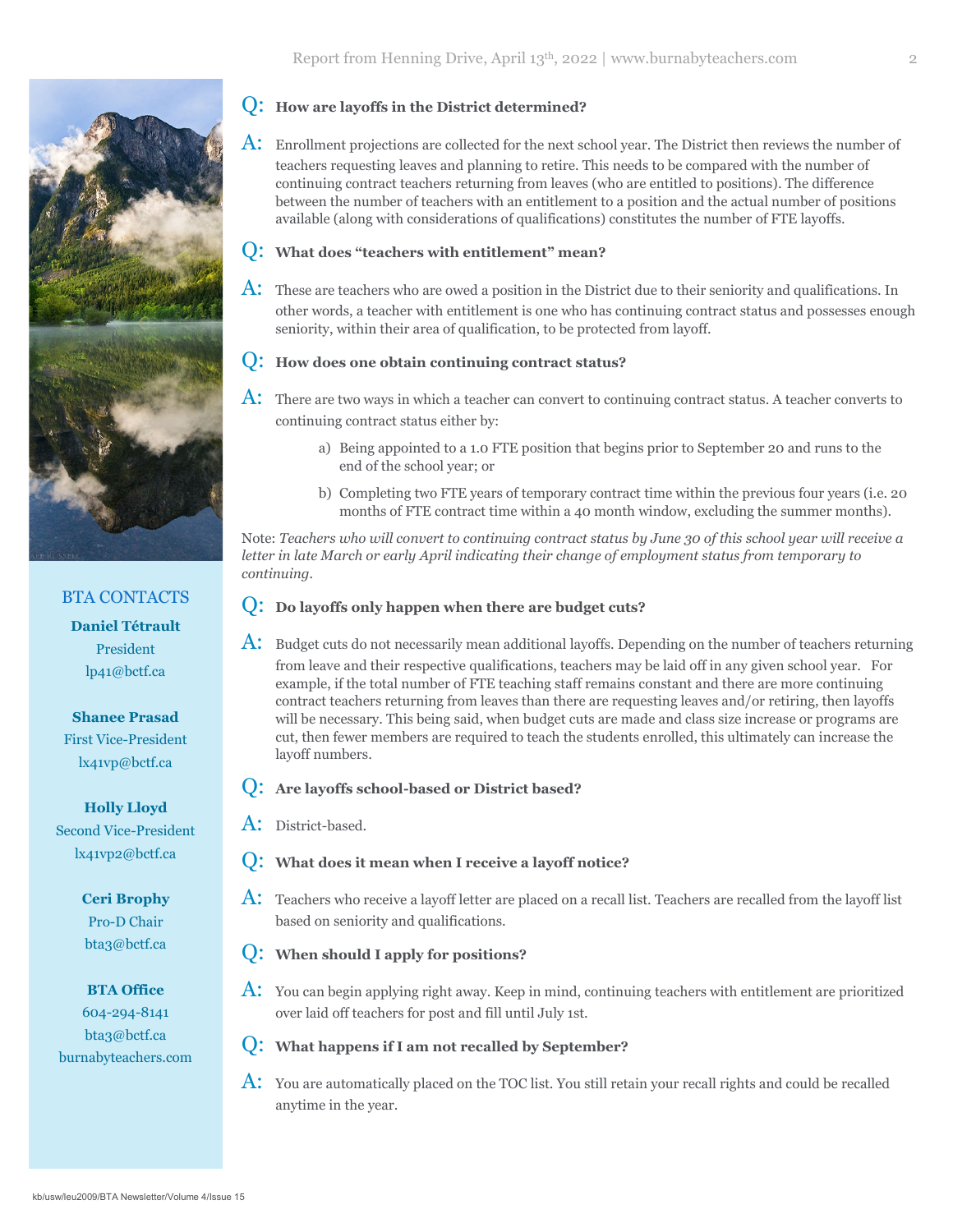#### Q: **What is a surplus?**

A: The surplus procedure begins immediately after the layoff procedure, usually within one week. When a school has more teachers than positions available based on student enrolment, one or more teachers must be transferred (surplussed) to a different school.

#### Q: **How does the surplus procedure operate?**

A: Step One: A Principal will ask staff (elementary school) or department (Secondary school) if any volunteers will come forward and accept a surplus. If a teacher volunteers, then this process is complete and that teacher will be ultimately appointed to another available position in the District through the year-end post-and-fill process.

#### Q: **What if there are no volunteers?**

A: Step Two: If no volunteers come forward, the person designated for surplus will be the teacher with the least seniority (as per the District seniority list), provided that the remaining teachers possess the qualifications to teach the grade levels, courses, and programs at the school.

#### Q: **Is the surplussed teacher guaranteed a position?**

 $\overline{A}$ : Yes. The teacher who has been surplussed possesses the seniority and qualifications necessary to be afforded a position elsewhere in the District for their respective teaching qualifications. Otherwise the teacher would have been laid off.

#### Q: **How is the surplussed member guaranteed a teaching position in the District?**

 $\rm A:$  The Board considers surplus and layoff at the same time. When making decisions about layoffs, the Board takes into account the surplus situations that exists in some schools. When a teacher has been surplussed there must be a position elsewhere in the District in their area of qualification (often due to the layoffs the Board has just completed).

#### Q: **Does a surplus teacher have priority for available positions?**

 $\overline{A}$ : A teacher who has been surplussed will be in the highest priority group during the post-and-fill process. Although there are priority groups, no teacher is guaranteed a specific position.

#### Q: **What is the highest priority group?**

A: The teachers with the highest priority for filling positions in the year-end procedure are those with continuing contract status who have entitlement (i.e. have not been laid off). This includes teachers wishing to move schools, teachers who have been surplussed, and teachers returning from various leaves of absence. These teachers have the first rights to positions posted prior to July 1.

Note: *A Teacher must apply to a posted position to be considered for that position.*

#### Q: **How does seniority come into play?**

 $\mathbf A$ : The filling of positions within this first priority group is competitive. In other words, seniority does not play a role in which teacher is successful in posting into a position. All continuing contract teachers who are qualified for given posted position (and have not been laid off) will have the same rights to access a given position within the highest priority group described above.

#### Q: **Who is the second priority group?**

A: The second priority group are the teachers who have been laid off, - they also must apply to postings. These teachers will, however, revert to the highest priority group after July 1.

#### Q: **Does seniority play a role for laid off teachers?**

 $\overline{A}$ : Yes. Teachers are recalled from layoff to positions based on their seniority and qualifications. A teacher with six years of seniority as an English teacher, for example, would be recalled to an English position prior to a laid off teacher with less seniority. **Again, teachers need to be actively applying for job opportunities within their qualifications as the postings appear.**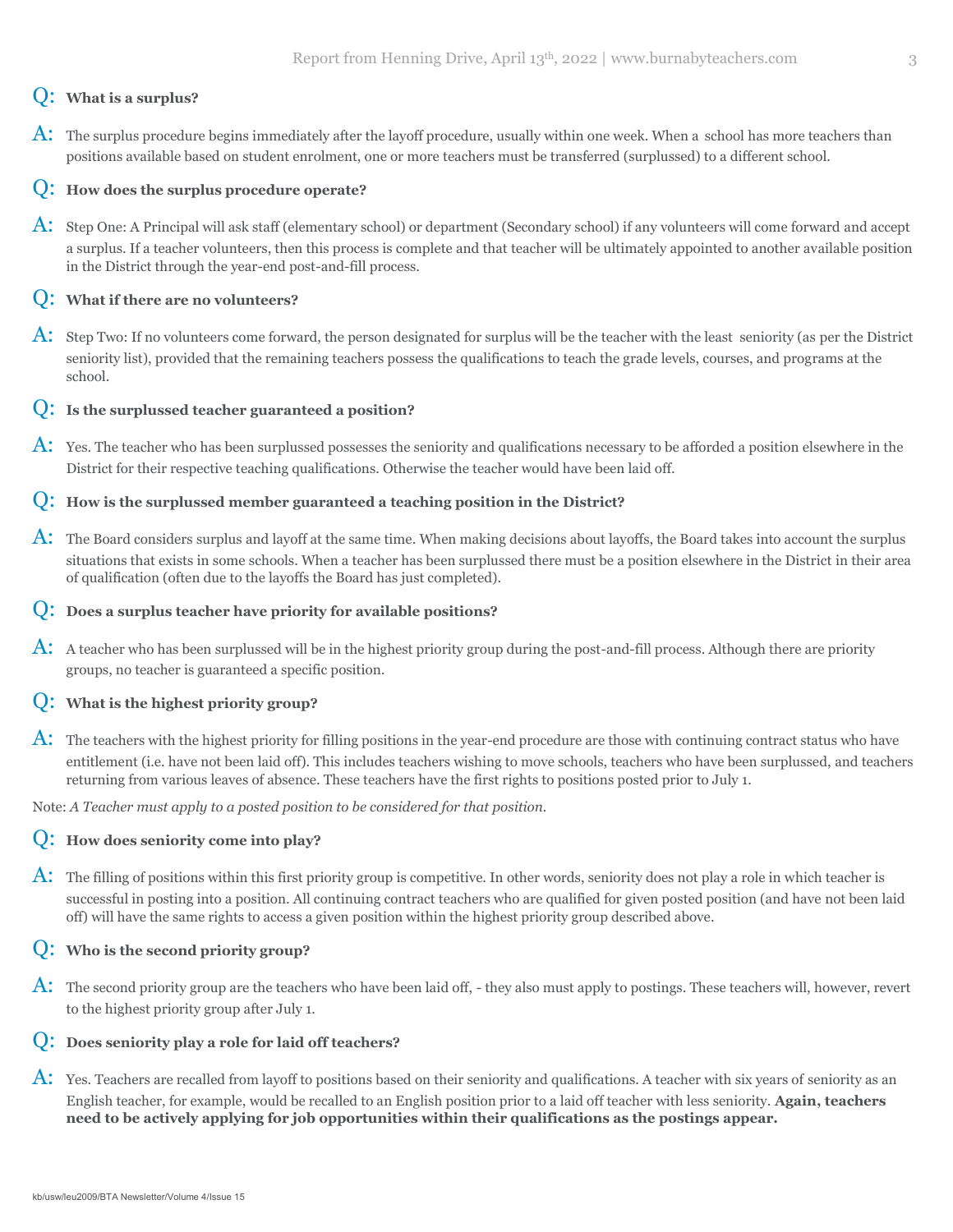#### Q: **How many positions can a member apply for?**

A: A member can apply for as many positions as they would like. However, once a member has accepted a posted position, they cannot make a further more during the year-end post-and-fill process. The only exception to this is when either the length of the contract or the percentage FTE of a given assignment is increased from the position a teacher is currently holding.

#### Q: **When does the first Job Bulletin get published for the year-end process?**

- A: Job Bulletins are published on Thursdays, beginning with the last Thursday in April. The postings usually close on the following Tuesday. **However, this first Job Bulletin for the year-end staffing process will be an extended one. It will be posted for approximately two weeks.**
- Q: **How many Job Bulletins come out for the year-end staffing process?**
- A: After the first Job Bulletin closes, subsequent bulletins will continue every Thursday until the first Thursday in July. The postings then resume on the second to last Thursday in August.
- Q: **A major factor for my decision to post into a position is who the administrator at the school will be, so when will the admin assignments for the next school year be announced?**
- $\rm A:$  We understand this is an important factor that teachers consider when applying into postings. The District aims to publish the admin assignments before the first round of postings closes in order to provide clarity for teachers when considering postings. \* For the 2022-2023 school year, elementary admin changes will be announced in April prior to the first round of postings. Secondary admin changes will not be announced until May.

# LETTER OF UNDERSTANDING PART TIME SECONDARY TEACHERS

The BTA renewed a Letter of Understanding around part time (0.86) secondary teachers.

#### Q: **What has changed for secondary part time teachers?**

- A: Secondary teachers who work 0.86 or more are now part of the surplus process and protected at their school in the same way that a 1.0 teacher is protected.
- Q: **Weren't they always protected at their school?**
- A: No. When staff in a department is reduced, part time staff were the first to be transferred regardless of seniority.

#### Q: **Why only 0.86 FTE and not lower?**

A: The District was only willing to consider 0.86 as a threshold even though the BTA proposed that teachers who teach as low as 0.57 be considered part of the surplus process.